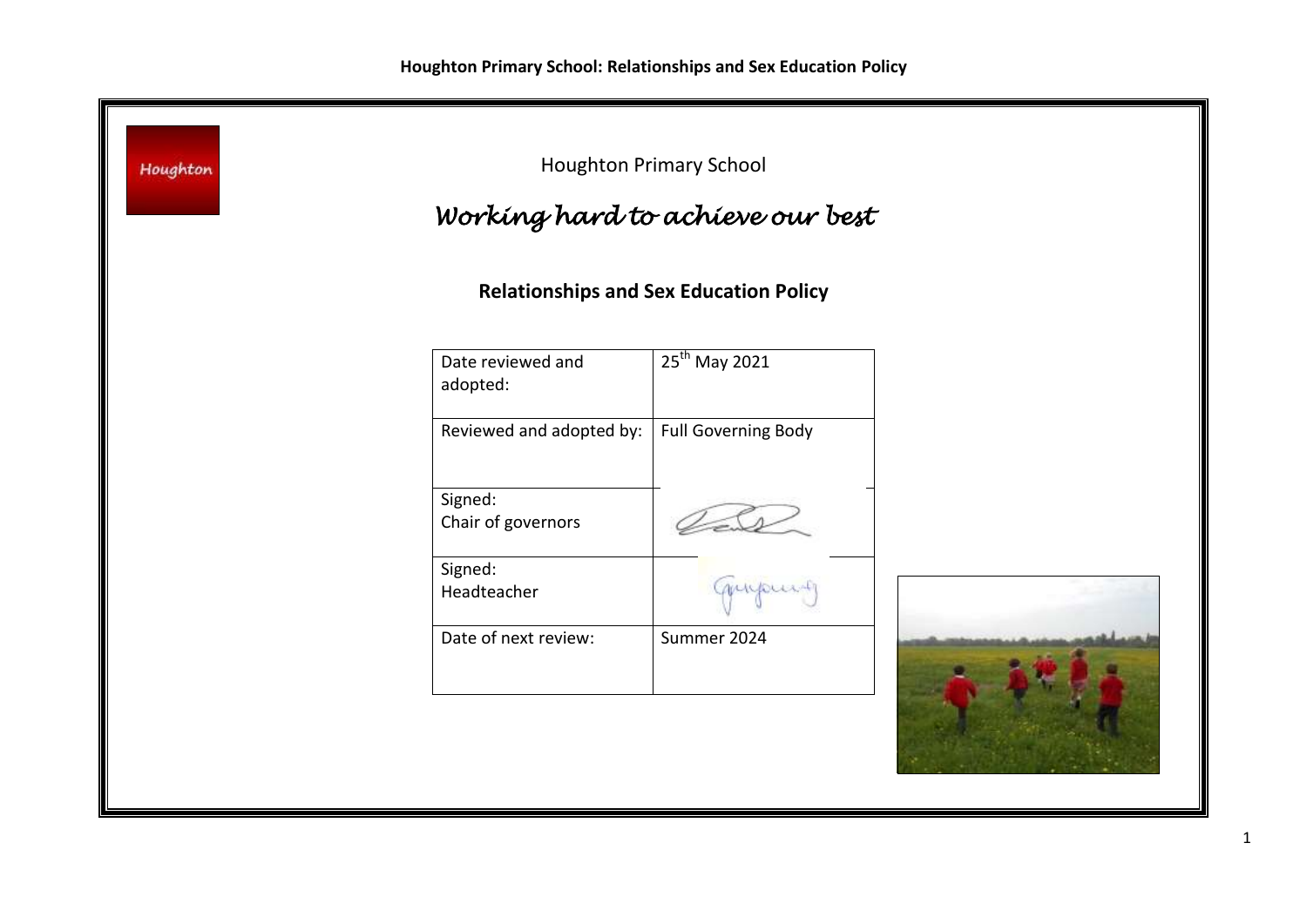# **1. Context**

# **1.1 Relationships education in our school**

We believe Relationships Education at Houghton is learning about emotional, social and physical aspects of our lives, about ourselves and our relationships. It enables pupils to develop essential life skills for building and maintaining positive, enjoyable, respectful and non-exploitative relationships. It equips pupils with information and skills they need to understand about themselves, their peers and people they meet in the wider community. It explores risks, choices, rights, responsibilities and attitudes. It will help pupils to develop skills to keep themselves and others safer, physically and emotionally, both on and off line.

Relationships Education enables pupils to explore their own attitudes and those of others respectfully.

Relationships Education makes a major contribution to fulfilling our school's vision statement which is to:

- Aim high within an active curriculum which is accessible to all in order to achieve the very best that we can.
- Challenge ourselves within a culture of care, cooperation and community
- Help each other to achieve within a happy, healthy and hardworking environment
- Inspire others to be independent, involved and ever improving
- Excellence in all that we do, having the highest expectations of ourselves and others.
- Value every individual and provide varied and valuable learning experiences
- Encourage everyone through our enthusiasm and eagerness to be our very best.

Houghton Primary School considers that Relationships and Sex Education (RSE) is an integral part of the Personal, Social, Citizenship, Health and Economic Education curriculum.

We aim to offer pupils a carefully planned programme on human development, relationships, sexuality and family life within a safe, comfortable atmosphere and in a relaxed relationship between teacher and pupil.

The programme is set within a moral framework and matched to the pupils' level of maturity. These aims complement those of the Science curriculum in KS1 and KS2.

# **1.2 Intent of Our Relationships Education Curriculum**

Through the delivery of Relationships Education we intend to further our school's aims of providing a curriculum which is relevant to the needs of pupils, both now and in the future. It will enable pupils to develop knowledge, skills and attitudes which enhance their personal development and wellbeing. This will have a direct, positive effect on their progress and achievement in school.

All adults in school will work towards achieving these aims for Relationships Education. We seek to enable our children to:

- develop interpersonal and communication skills
- develop positive, personal values and a moral framework that will guide their decisions and behaviour
- respect themselves and others, their views, backgrounds, cultures and experiences
- develop respectful, caring relationships based on mutuality, reciprocation and trust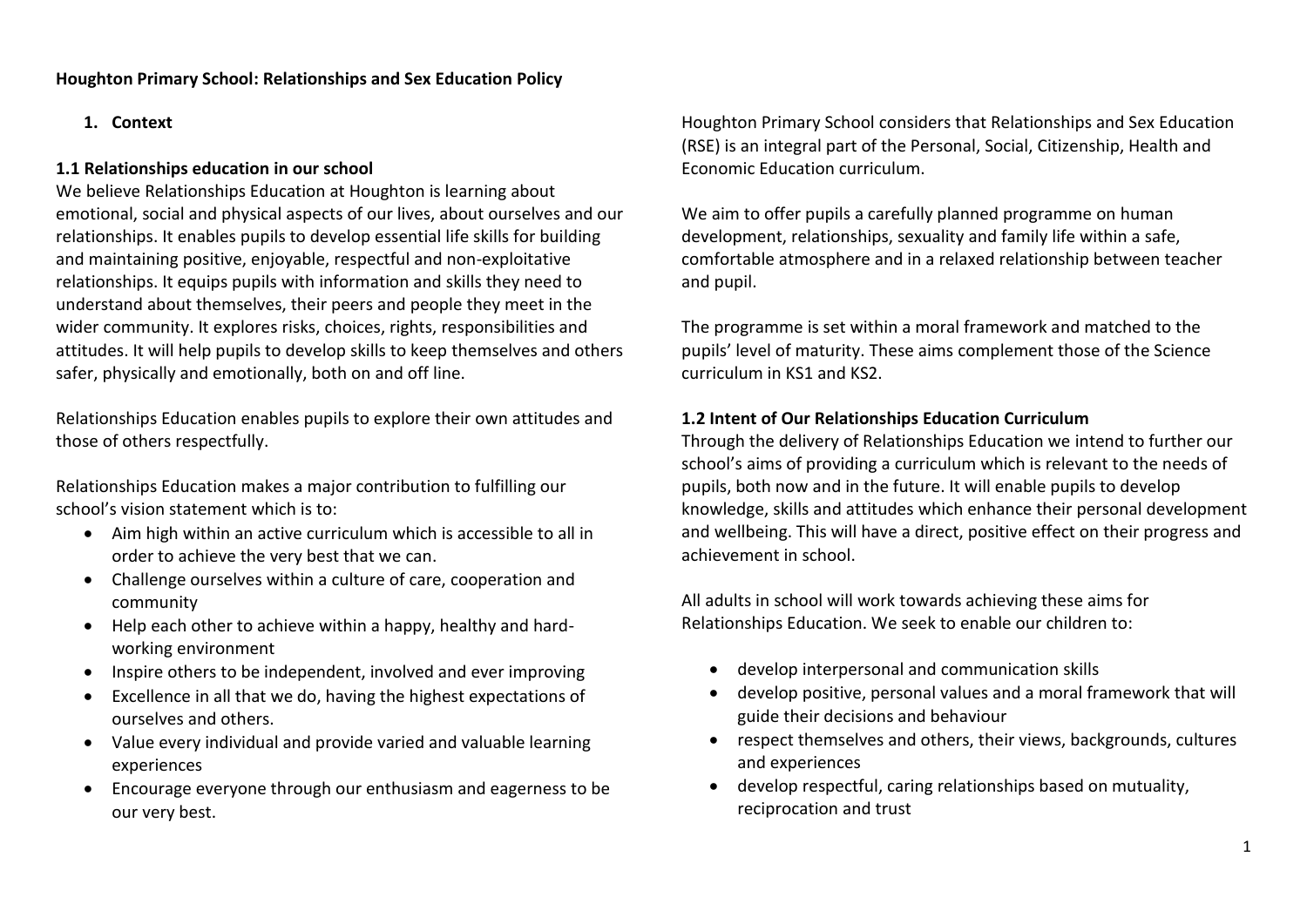- develop their ability to keep themselves and others safe, physically and emotionally, both on and off line
- develop their understanding of a variety of families and how families are central to the wellbeing of children
- explore relationships in ways appropriate to their age and stage of development
- value, care for and respect their bodies
- **2. Implementing our policy**

### **2.1 Inclusion**

In relation to those with special educational needs or disability, we ensure our Relationships Education programme provides for those with additional needs. We recognise that those with SEND are often more vulnerable to sexual harassment and abuse and that we need to ensure that children are supported to develop appropriate strategies and attitudes to keep themselves safer. We consider:

- their level of vulnerability to coercion and pressure
- their previous experience of negative behaviours in peer or childadult relationships
- their need to learn and demonstrate appropriate behaviour
- their need to develop self-esteem and positive body image
- the need to involve all staff, including ancillary staff and parents/carers, in policy development, planning and training
- the management of personal care
- clarity about sources of support for pupils.

# **2.2 Equality**

The Equality Act 2010 has special resonance in Relationships Education. Through this area of learning we seek to develop key interpersonal skills such as respect and empathy which enable pupils to understand the rights and responsibilities we all have towards one another.

The protected characteristics are: age, disability, gender reassignment, marriage and civil partnership, pregnancy and maternity, race, religion or belief, sex and sexual orientation.

We will ensure that our provision of Relationships Education is not only equally accessible and inclusive for all pupils with protected characteristics, or who have family members with protected characteristics, but also that it reduces discrimination, advances equality of opportunity and encourages good relations between different groups.

In order to ensure that Relationships Education meets the needs of all:

- We will reflect a range of lifestyles and family structures so that all children see themselves and their families reflected back in the lessons.
- We will ensure that the law in relation to, for example, marriage, online behaviours, sexuality, gender and violence are explained in age appropriate ways.
- Where there are different cultural or religious views about families, relationships or behaviours, we will share these to ensure children see their family views represented.
- We will not seek to gain consensus, but will accept and celebrate difference.
- We will, as appropriate, ensure that a variety of views and beliefs are reflected back to pupils.
- In order to ensure that children of all genders can access information they need, we will teach in mixed gender groups wherever possible.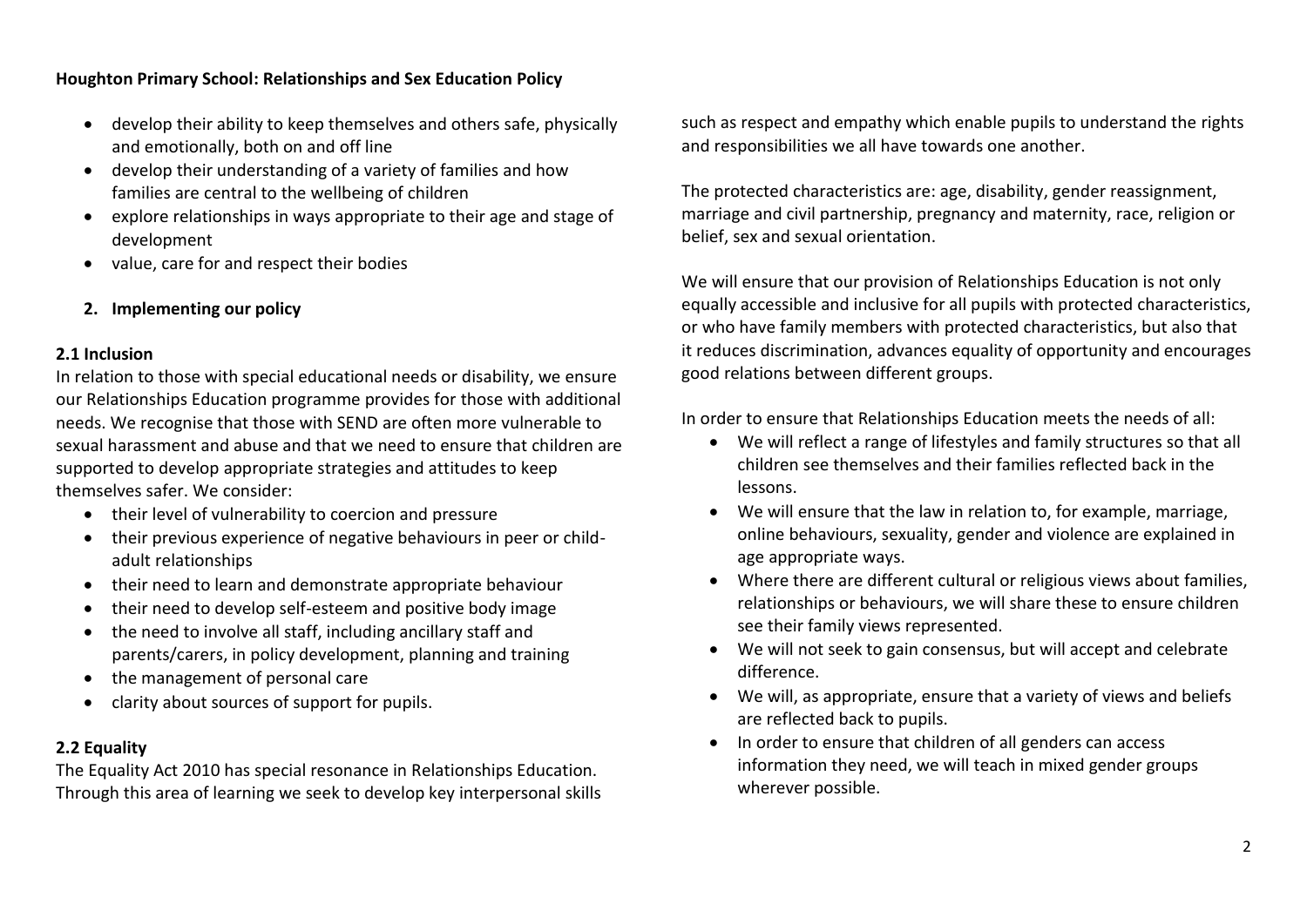- We will encourage respect and discourage abusive and exploitative relationships.
- We will not ask children to represent the views of a particular religious or cultural group to their peers, unless they choose to do so.
- We support children in developing their knowledge about and attitudes towards diversity throughout units of work including:
	- o Diversity and Communities
	- o Family and Friends
	- o Beginning and Belonging

# **2.3 Safeguarding**

We understand the importance of high quality Relationships Education as we fulfil our statutory safeguarding duties. Relationship Education enables pupils to understand about mutual, consensual and reciprocal relationships in all their forms. Whether the children are learning about friendships, families, relationships in school or the wider community, they will be developing essential skills which underpin their ability to recognise abusive relationships. Teaching about 'Family and Friends' and 'Antibullying' enables us to fulfil our statutory duty to prevent 'peer-on-peer' abuse.

In the case of RSE and Personal Safety, we recognise that effective teaching may alert children to what is appropriate and inappropriate behaviour (including inappropriate sexual behaviour) and that there is an increased possibility that a disclosure relating to abuse may be made. RSE and Personal Safety enable us to fulfil our duty to prevent Female Genital Mutilation (FGM).

All staff are aware of the Safeguarding and Child Protection procedures and will report any concerns or disclosures to the Designated Safeguarding leads in school immediately.

## **2.4 Development of the policy**

This policy has been developed in consultation with staff, governors and parents/carers. The consultation period followed the provision of information about the duties and statutory elements which have to be included in Relationships Education. It has also included gathering views on needs and priorities for the school community.

All views expressed by staff, governors and parents/carers about the policy have been considered. Consultation did not give a veto to individual members of the school community. The final decision on policy and delivery has been made by the school, having listened to the needs and views of the school community.

### **2.5 Consulting on our policy**

Parents/carers, pupils and other stakeholders have been given information about Relationships Education and associated duties in ways which are accessible to them. They have been asked for their views about appropriate ages for particular topics, to share relevant views and beliefs and to consider the suitability of the school's aims for Relationships Education.

Further consultation with parents/carers and pupils will be carried out when the policy is reviewed, which happens at least every 3 years.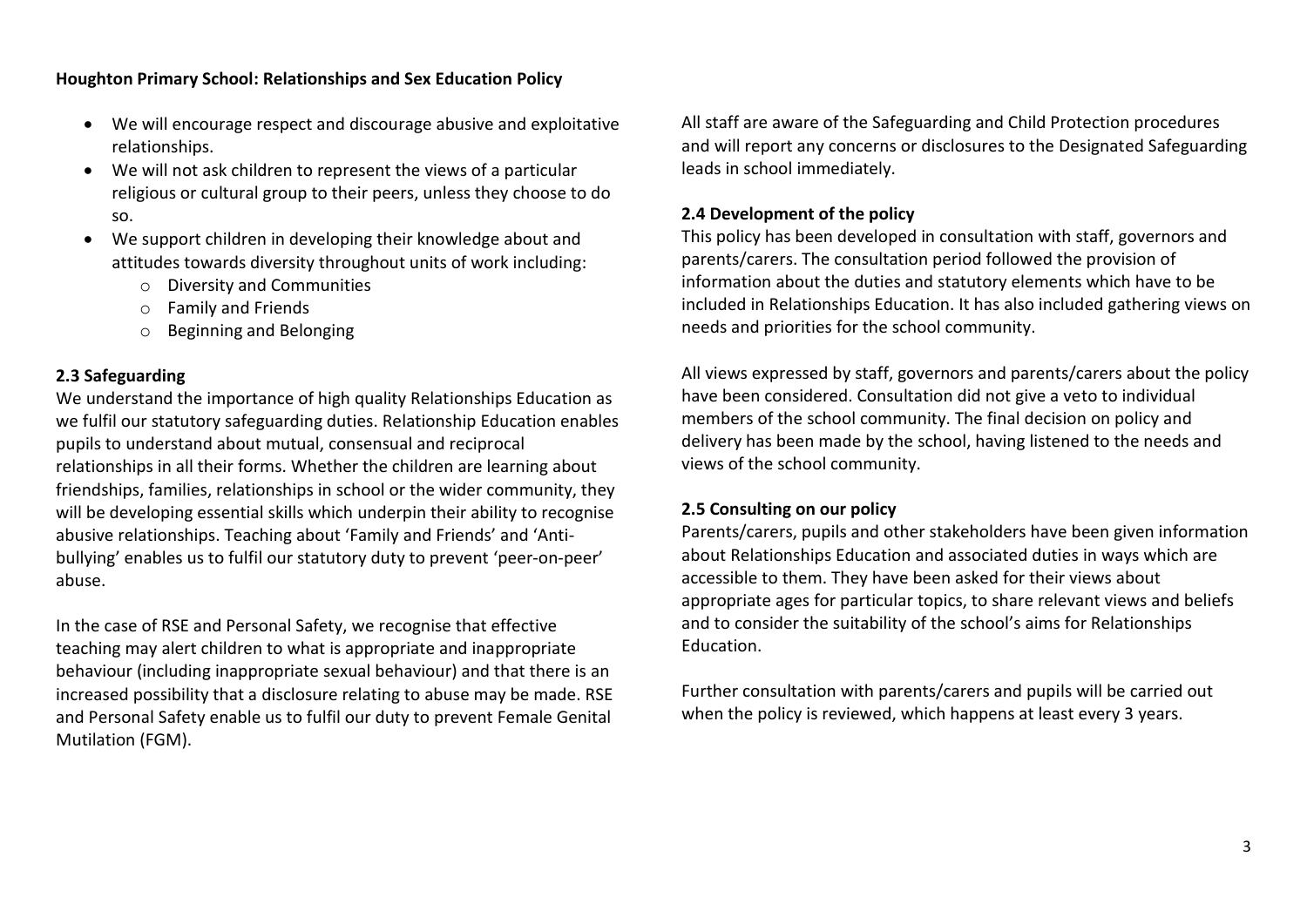# **3. The whole school Community**

# **3.1 Working with Staff**

Teaching Relationships Education can be very rewarding, but we understand that, in order to feel confident, staff need opportunities to develop their own knowledge, skills and attitudes. We recognise that every adult has different personal beliefs and attitudes, but that all teachers must understand and comply with their duties connected with safeguarding, equality and inclusion.

Teachers have a duty to deliver statutory areas of the curriculum and all teachers will be supported to develop their skills in delivering non statutory areas such as sex education. We will discuss relevant issues and staff concerns and, where appropriate, arrange training to enable staff members to feel confident in delivering the various aspects of Relationships Education. We will also encourage the sharing of good practice. We may also use team teaching to develop confidence.

Teachers and those with responsibility for the development of Relationships Education will be offered opportunities to attend training courses and consult with advisors from the Cambs PSHE service

# **3.2 Engaging with Pupils**

We will involve pupils in the evaluation and development of their Relationships Education in ways appropriate to their age. We will seek opportunities to discuss children's views about the content of their PSHCE lessons.

We will engage the pupils in assessment activities to establish their development needs, for example 'Draw and Write' activities.

We will encourage pupils to ask questions as they arise by providing anonymous question/worry boxes.

### **3.3 Working with Governors**

It is the responsibility of the governors to ensure, through consultation, that the Relationships Education Policy reflects the needs and views of our community.

In order to facilitate this process, the Relationships Education Policy will appear annually on the agenda of one governors' meeting. The policy will be available on the school's website.

It is the role of governors to ensure that:

- pupils make progress in Relationships Education in line with the expected educational outcomes
- the subject is well led, effectively managed and well planned
- the quality of provision is subject to regular and effective selfevaluation
- teaching is delivered in a way which is accessible to all
- clear information is given to parents/carers
- the subject is resourced and taught in a way which enables the school to fulfil statutory requirements.

# **3.4 Communicating with Parents/carers**

Parents/carers are the first educators of their children about relationships, emotions, empathy, respect and growing up. We recognise that many children like to receive information about relationships from their parents/carers in addition to their learning in school. Therefore we seek to work in partnership with parents/carers when planning and delivering Relationships Education.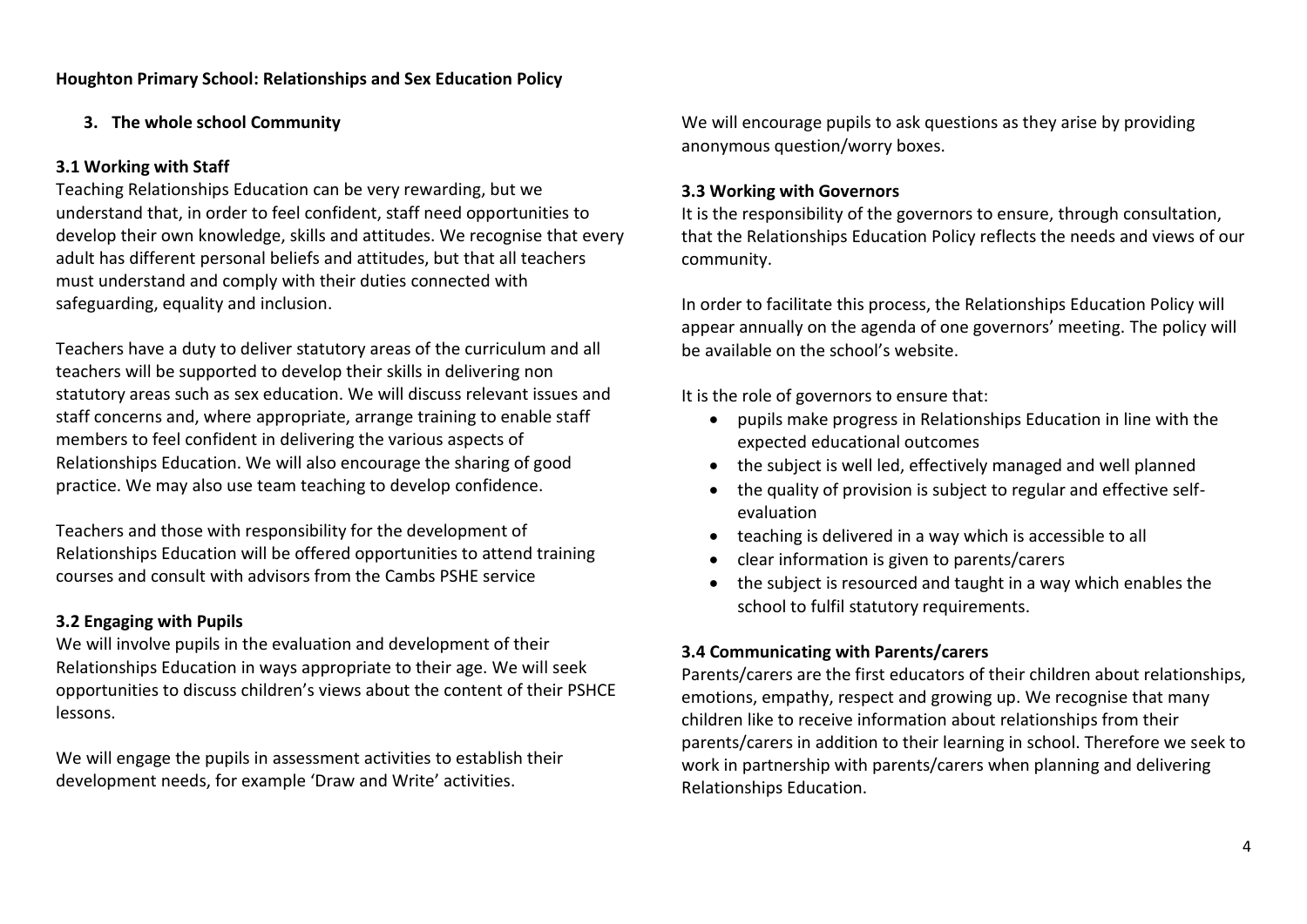We will encourage this partnership by:

- Sharing details of our curriculum on our website
- Informing parents/carers by newsletter or leaflet of forthcoming Relationships Education topics e.g. Personal Safety, Anti-bullying and RSE
- Informing parents/carers about PSHCE, Relationships Education and RSE programmes as their child joins the school through the school brochure/prospectus/website
- Providing supportive information about parents' role in Relationships Education
- Signposting parents/carers to sources of support to help them address the needs of their child or build their own confidence in talking about relationships with their children.

# **3.5 Working with External Agencies and the Wider Community**

We believe that all aspects of Relationships Education are most effectively taught by those who know our pupils well and are aware of their needs.

We encourage visitors to our school, who may enhance, but never replace, our planned provision. We will work closely with visitors to ensure that the needs of our pupils are met.

We will follow this Code of Practice when working with visitors:

- The care and management of pupils is the responsibility of the school at all times.
- In class teaching situations, visitors will not be asked to work alone with pupils, but will be supported by a member of staff.
- The school will know whether visitors are DBS checked and arrangements will be made to accompany them as appropriate.
- All visitors will be made aware of the content and principles of this Policy, prior to their visit.
- All lessons will be planned in direct liaison with the class teacher and PSHE lead, taking account of the age and needs of the group and the context of the work within the Relationships Education programme.
- Visitors will be reminded that, whilst contributing to Relationships Education in a classroom setting, they must adhere to the same confidentiality code as staff members. Class teaching must be seen as separate from health or other targeted interventions to support wellbeing.
- Any resources which a visitor wishes to use or distribute will be discussed and agreed with the class teacher beforehand.
- The contributions of visitors will be regularly monitored and evaluated.

# **4. Curriculum Organisation**

Our Relationships Education Curriculum (see appendix) is wholly consistent with the DfE statutory requirements for Relationships Education and Health Education (2020), National Curriculum (2014), other DfE and OfSTED guidance. It also reflects best practice described by the Sex Education Forum and PSHE Association.

We consider Relationships Education to be a continuous process of learning, which begins before the children enter our school and continues into adulthood.

We have planned a curriculum appropriate to each age group with a spiral of progression. All adults working with children have a part to play in supporting the delivery of Relationships Education.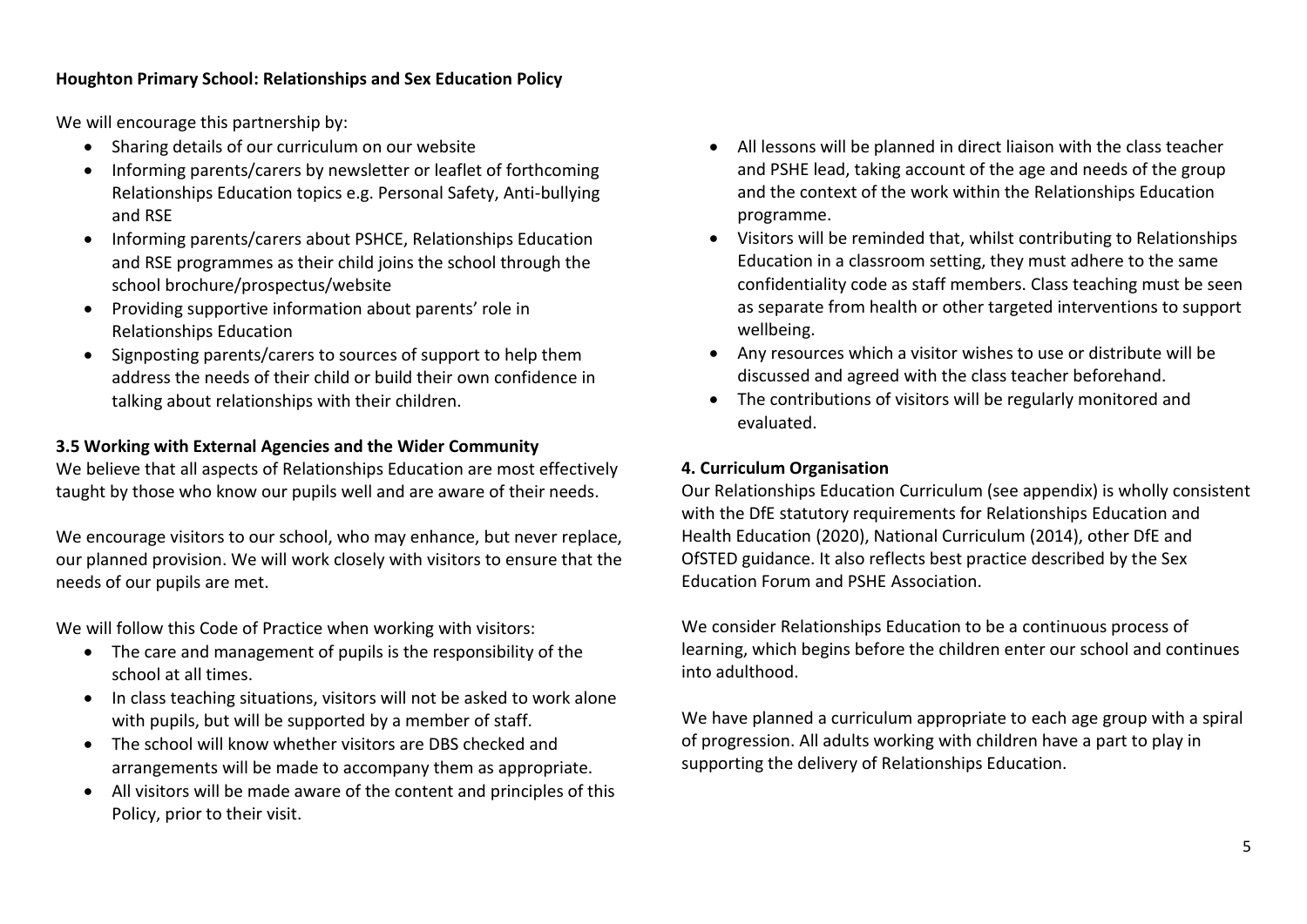Relationships Education is learning about:

- Families and People who care for me
- Caring Friendships
- Respectful relationships
- Online Relationships
- Being Safe

Our PSHCE topic structure does not separate delivery of Relationships Education from Health Education and wider PSHCE. We deliver topics which, taking the lead from children's lived experiences, consider related themes including development of knowledge, skills and attitudes in an integrated way. The topics where Relationships Education is a significant driver are:

- Anti-bullying
- Digital Lifestyles
- Diversity and Communities
- Family and Friends
- Managing Change
- My Emotions
- Personal Safety
- Relationships and Sex Education
- Also: Working Together, Beginning and Belonging, Rights, Rules and
- Responsibilities

Relationships Education will be taught in:

- PSHCE through designated lessons, circle time, focused events, health weeks.
- Other curriculum areas, especially Science, English, RE, Computing and PE
- Enrichment activities, especially our assemblies, growth mindset approaches, visits from the Life Education Centre, social skills

groups, involvement in school trips and adventurous activities, activities carried out as part of our development as a healthy school.

# **4.1 Teaching Methodologies**

Our aim is that teachers use a range of teaching methodologies where skills such as communication, compromise and negotiation are practised in classroom situations and where attitudes such as respect and empathy are modelled and discussed. We encourage teachers to ensure that group work, debate, taking other people's viewpoints and working together are practised in all PSHCE lessons and across the wider curriculum. Our

Relationships Education lessons are not simple opportunities to give information, but to explore views and perspectives and develop possible solutions through discussion and interaction.

In keeping with this approach we base our curriculum on a series of questions children will have the opportunity to engage with, rather than banks of knowledge they will acquire.

Relationships Education is taught in a safe, non-judgemental environment where all adults and children are confident that they will be respected. Specific ground rules will be established at the beginning of any Relationships Education work, in addition to those already used in the classroom. They will cover the following areas:

- appropriate use of language
- the asking and answering of personal questions
- strategies for checking or accessing information.

In order to protect children's privacy, we will employ teaching and learning strategies which enable them to discuss issues without disclosing personal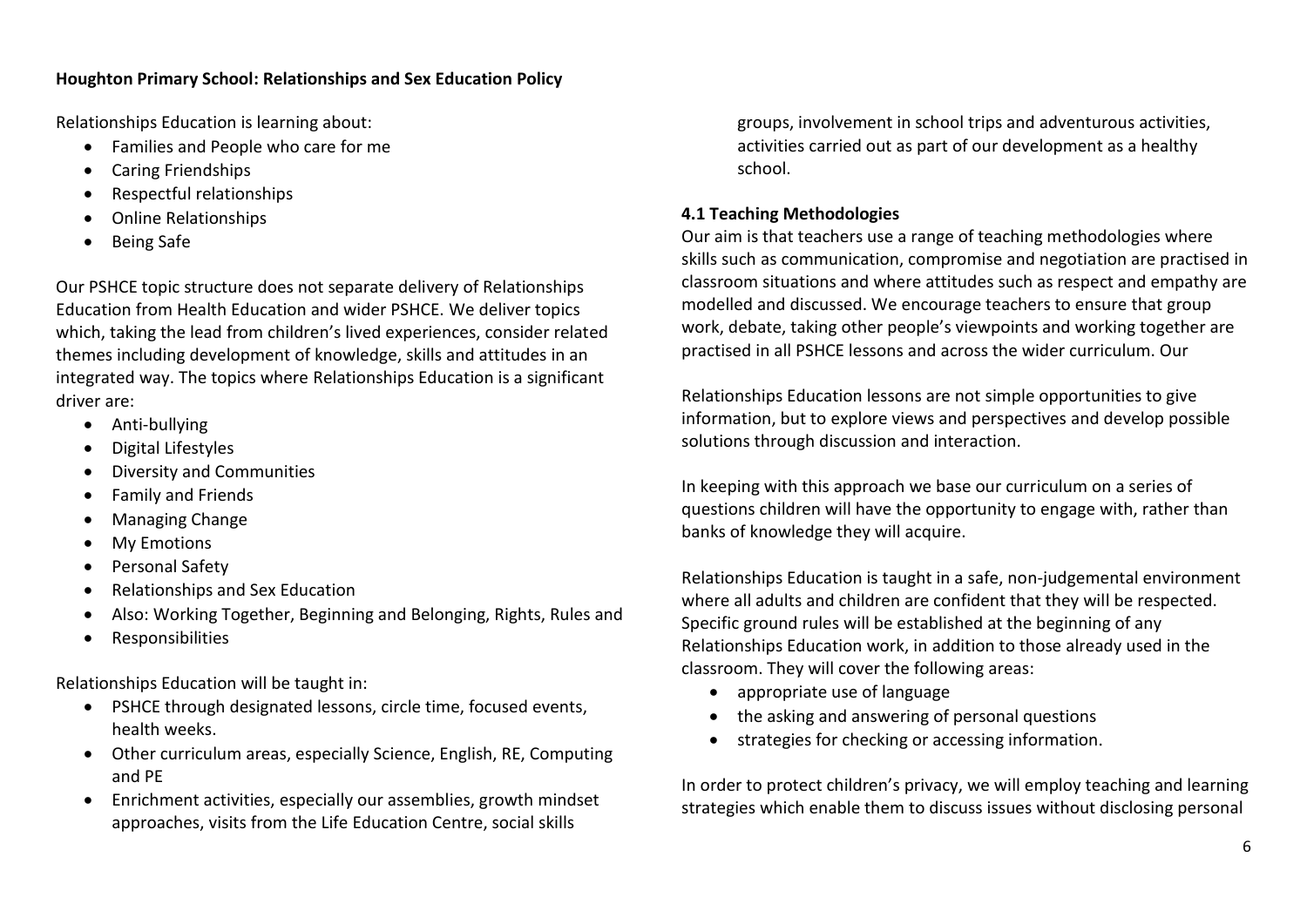experience. For example, we may use puppets, role play, fictional stories, case studies and videos to enable children to share ideas and opinions and to practise their decision-making skills in a safe learning environment.

### **4.3 Relationships and Sex Education (RSE)**

Our topic, RSE, combines elements of Relationships Education (e.g. learning about families, personal safety and emotional wellbeing) with aspects of Health Education (e.g. learning about the spread of illnesses and the changing adolescent body). This combination offers the best location for our provision of non-statutory sex education. Although 'RSE' as a subject is not statutory at primary level, many aspects of our RSE topic are statutory parts of Relationships Education and Health Education. Some elements of our RSE topic are part of the statutory National Curriculum for Science (e.g. the biological aspects of puberty, reproduction and the spread of viruses).

We will ensure that children receive teaching about puberty at Y5 and Y6 in order to prepare them for the physical, emotional and social changes they are approaching or undergoing. We will review the age at which puberty is introduced depending on the needs of a cohort.

We understand that at times children will benefit from varying methods of delivering the RSE curriculum. For example, we may use single -sex groups or small group teaching which will help us to meet the needs of the children. Team-teaching may also enable us to deliver the programme enabling us to best use staff expertise. We will ensure there are positive educational reasons for each method of delivery.

#### **4.4 Curriculum Materials and Resources**

We will primarily use the Cambridgeshire Primary Personal Development

Programme and the resources recommended within it when planning and delivering Relationships Education. We will avoid a 'resource-led' approach, instead focussing on the needs of the children and our planned learning objectives. We will carefully select resources which meet these objectives. We will evaluate teaching resources thoroughly before using them. We will select resources which:

- are consistent with our curriculum for Relationships Education
- relate to the aims and objectives of this policy
- are suitable to the age, maturity, needs, linguistic proficiency and ability of the children
- appeal to adults and children
- are up-to-date in factual content
- are produced by a reputable organisation
- do not show unfair bias e.g. towards a commercial product, religious viewpoint
- avoid racial, gender, sexual, cultural and religious stereotyping and heteronormativity
- encourage active and participative learning
- conform to the statutory requirements for Relationships Education.

# **4.5 Safe and Effective Practice**

In our school we are clear in our confidentiality protocols where staff are unable to offer absolute confidentiality we will reassure children that staff will act in their best interests and that this may involve sharing information if the child is at risk of harm.

Children will be told if information is to be shared (taking special care with very young children or those with significant special needs) and will be offered appropriate support.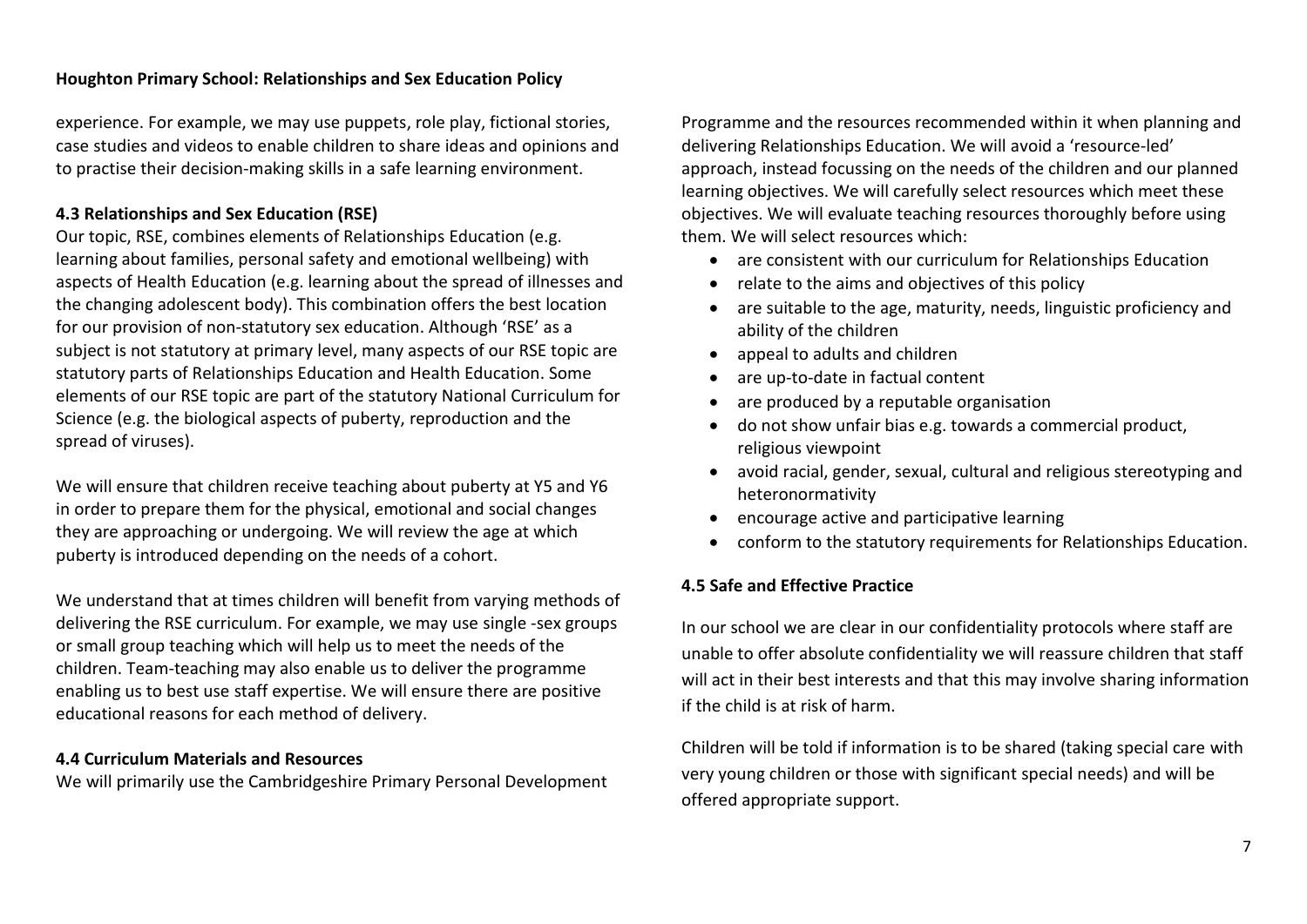Health professionals working in school will ensure that children are aware of the boundaries of confidentiality when beginning work with classes.

### **Answering Questions**

We acknowledge that sensitive and complex issues will arise in Relationships Education, as pupils will naturally ask questions. When spontaneous discussion arises, it will be guided in a way which reflects the stated school aims and curriculum content.

As a first principle, we will answer questions relating to the planned curriculum for that age group or below to the whole class. We will answer questions relating to areas beyond the planned curriculum for that age group, in a sensitive and age appropriate way, only to the pupil/s who have asked the question.

Teachers may decide to inform families about questions which go beyond the planned curriculum, in order to further home/school partnerships. If a member of staff is uncertain about the answer to a question which goes beyond the curriculum, or indeed whether they wish to answer it, they will seek guidance from the school PSHCE leader/Designated Safeguarding Lead. In some cases the question will reach beyond the planned curriculum for Y6 and the question will not be answered in school. The child will be asked if they would like support to ask their questions at home or to another trusted adult.

When answering questions, we shall ensure that sharing personal information by adults, pupils or their families is discouraged. Where the question indicates the need for pastoral support, the conversation will be deferred to a time outside the teaching session and other colleagues may be involved.

Where a question or comment from a pupil in the classroom indicates the possibility of abuse, coercion or exploitation, teachers will pass this information to the DSL in line with the school Safeguarding policy.

#### **Sexually Active Pupils**

There are extremely rare occasions where a primary-aged child, who is sexually active or contemplating sexual activity, approaches an adult. If this occurs in our school, it will be viewed as a child protection issue. The designated member of staff will follow Safeguarding Procedures and seek advice from the DSL.

#### **4.6 Assessment, Recording, Reporting**

Relationships Education will be assessed in a variety of ways, including the use of self-assessment and teacher assessment. Guidance provided in the Cambridgeshire Primary PDP will be used.

From time to time the PSHCE leader will ask staff to reflect on the effectiveness of learning in particular units of work, during staff training. We may ask the children to record key learning activities in their topic book, throughout the year, to show their development and progress.

### **5. Sex Education Policy**

#### **5.1 Definition of Sex Education**

Following guidance from the DfE, we define Sex Education as learning about 'how a (human) baby is conceived and born'.

This extends the learning about sexual reproduction in 'some plants and animals' required through the Science national curriculum. It also complements the statutory requirement to teach about puberty as part of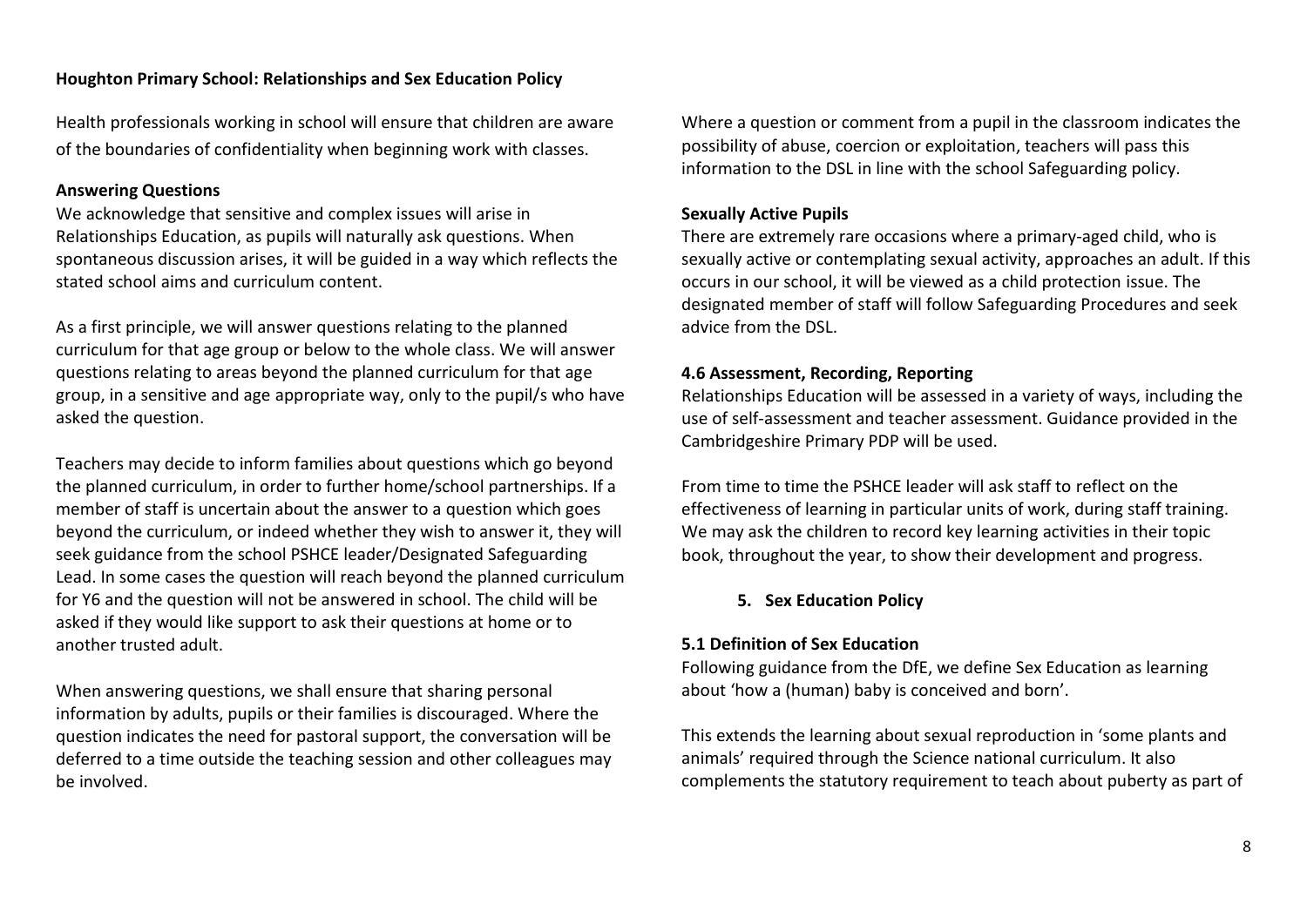Science and Health Education, as understanding sexual reproduction in humans enables children to understand the processes of puberty.

### **5.2 Consultation about Sex Education**

#### Statutory Requirements:

We have a taken into account the DfE's recommendation that all primary schools have a Sex Education programme and we understand that this is not statutory.

We understand that our teaching in sex education must be tailored to the needs and physical and emotional maturity of the pupils.

Parents/carers, governors and pupils have been consulted about this and our school has decided that we will offer content in Sex Education in the context of Relationships Education and RSE.

### **5.3 Content of Sex Education**

The content of our Sex Education programme will be developed in an age appropriate way. The children will not learn about human sexual reproduction until Y5/6.

Early Years Foundation Stage children learn about life cycles as well as watching chicks hatch. Through ongoing personal, social and emotional development, they develop the skills to form relationships and think about relationships with others.

Y1/2 will learn that human babies grow inside their mothers alongside learning in Science that adult animals produce offspring like themselves. (Cats have kittens. Cows have calves etc.).

Y3/4 will learn that every human begins when a seed from a male and an egg from a female join together. They will not yet learn about the means by which egg and sperm join.

Y5/6 will learn about human sexual reproduction and other ways that eggs and sperm are joined (e.g. IVF) in age appropriate detail. They will learn about vaginal birth and caesarean section in age appropriate ways, reflecting the experiences of children and families they know.

#### **5.4 Teaching Methodologies**

In Sex Education there is a certain amount of knowledge which has to be imparted. Teachers will give the facts in an accessible way using a range of approaches, such as picture books and scientific descriptions. Pupils will be asked to consolidate their learning in ways which enable them to develop skills to discuss sexual body parts and functions confidently.

#### **5.5 Delivery of the Sex Education Curriculum**

Sex Education will be delivered as part of our topic called Relationships and Sex Education (RSE) by a teacher, who knows the needs and natures of the children.

The teacher is best placed to tailor the learning to the needs of the pupils.

Parents/carers will be informed by email about the content of the curriculum in advance of teaching the SRE unit and will be invited to talk to staff if they have questions.

Teachers will be offered support to develop their skills and to learn from others where needed.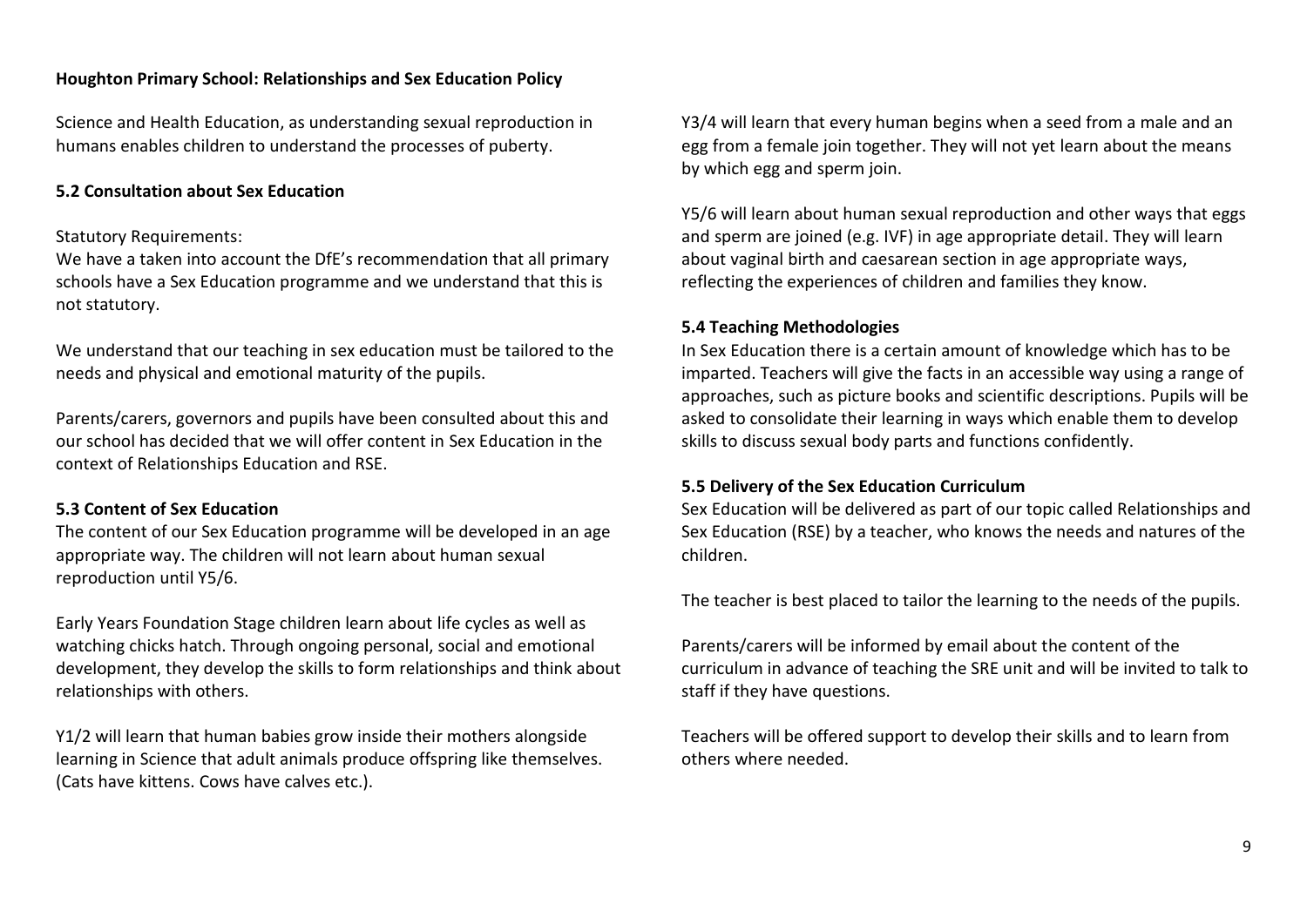# **5.6 Right to be excused from Sex Education**

Parents/carers have the right to request that their child be excused from some or all of Sex Education delivered as part of statutory Relationships Education. Before granting any such request the Headteacher/PSHCE Leader will discuss the request with parents/carers (and if appropriate with the child) to ensure that their wishes are understood and to clarify the nature and purpose of the curriculum. The educational, social and emotional benefits for the child of being part of the lessons will also be discussed. We will record the discussion and the outcomes.

We will consider compromise arrangements which will enable the child to receive Sex Education at school (e.g. same sex teacher, same sex teaching group).

We will offer support to parents/carers who wish to deliver Sex Education at home.

If a pupil is excused from Sex Education, we will ensure that the pupil receives appropriate, purposeful education during the period of withdrawal.

A record of any pupils who are removed from lessons will be kept.

The parents/carers will be asked to reconfirm their decision to withdraw their children from Sex Education each time a Sex Education element is planned for their child.

# **6. Monitoring and evaluation**

Monitoring, review and evaluation of the Policy is the responsibility of the PSHCE leader/headteacher. The delivery of RSE is monitored by SLT

through, for example, planning scrutiny, learning walks and lesson observations.

Pupils' development in RSE is monitored by class teachers as part of our internal assessment systems. The governing body will ask for information relating to the effectiveness of the policy when it is monitored every year.

Information will be gathered from the Head Teacher, the PSHCE Leader, parents/carers and pupils to inform judgements about effectiveness.

The policy will be comprehensively reviewed with engagement from members of the school community every three years, or sooner if an issue or incident occurs which warrants it.

In conjunction with this policy, please also see:

- Behaviour policy and procedures
- Safeguarding and Child Protection policy
- Anti-bullying policy and procedures
- E- safety policy

Please see below useful documents produced by the government, which provide answers to frequently asked questions [Relationships and health education: a guide\\_for\\_parents.pdf](https://assets.publishing.service.gov.uk/government/uploads/system/uploads/attachment_data/file/907638/RSE_primary_schools_guide_for_parents.pdf) [Keeping Children Safe in Education](https://assets.publishing.service.gov.uk/government/uploads/system/uploads/attachment_data/file/999348/Keeping_children_safe_in_education_2021.pdf)

# **Appendices**

Appendix 1 PSHE Curriculum map Appendix 2 Topic Letters to parents Appendix 3 Terms of use within RSE Appendix 4 Parents letter of withdrawal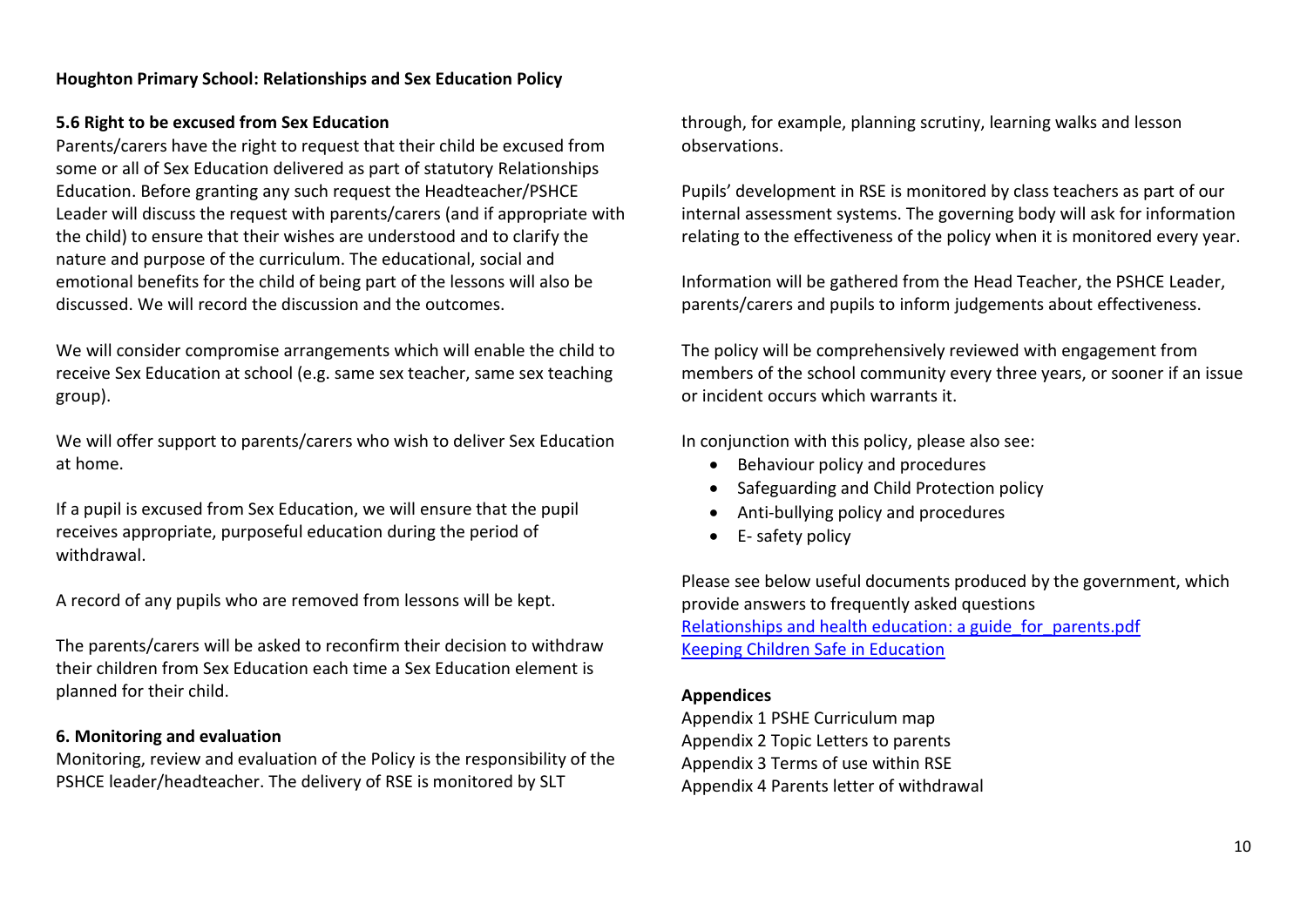# **Appendix 1: PSHE Curriculum Map**

|                   | Autumn 1                                                     | <b>Autumn 2</b>                                                                                                                           | Spring 1                                                        | <b>Spring 2</b>                                                                                                           | Summer 1                                                                                                                                           | <b>Summer 2</b>                                                                                                               |
|-------------------|--------------------------------------------------------------|-------------------------------------------------------------------------------------------------------------------------------------------|-----------------------------------------------------------------|---------------------------------------------------------------------------------------------------------------------------|----------------------------------------------------------------------------------------------------------------------------------------------------|-------------------------------------------------------------------------------------------------------------------------------|
| Year R            | Myself and my<br>relationships<br>Beginning and<br>Belonging | Myself and my<br>relationships<br>My family and<br>friends<br>including anti-<br>bullying                                                 | Citizenship<br>Identities<br>and diversity                      | Myself and<br>my<br>relationships<br>My<br>emotions<br>Citizenship<br>Me and My<br>world                                  | <b>Healthy</b><br>and safer<br>lifestyles<br>My body<br>and<br>growing<br>up<br><b>Healthy</b><br>and safer<br>lifestyles<br>Healthy<br>Lifestyles | <b>Healthy and</b><br>safer<br>lifestyles<br>Keeping safe<br>including<br>drugs<br>education                                  |
| Year 1            | Myself and my<br>relationships<br>Beginning and<br>Belonging | Citizenship<br>Working<br>together<br><b>Healthy and</b><br>safer lifestyles<br>Digital<br>lifestyles (link<br>to anti-<br>bullying week) | <b>Myself and</b><br>my<br>relationships<br>My<br>emotions      | Citizenship<br>Diversity<br>and<br>communities                                                                            | <b>Healthy</b><br>and safer<br>lifestyles<br>Managing<br>safety and<br>risk                                                                        | <b>Healthy and</b><br>safer<br>lifestyles<br><b>RSE</b><br><b>Healthy and</b><br>safer<br>lifestyles<br>Healthy<br>lifestyles |
| Year <sub>2</sub> | Myself and my<br>relationships<br>Family and<br>friends      | Myself and my<br>relationships<br>Anti-bullying<br>Citizenship<br>Rights, Rules<br>and<br>responsibilities                                | <b>Healthy and</b><br>safer<br>lifestyles<br>Personal<br>safety | <b>Healthy and</b><br>safer<br>lifestyles<br><b>Drug</b><br>education<br>Economic<br>Wellbeing<br>Financial<br>capability | <b>Healthy</b><br>and safer<br><b>lifestyles</b><br><b>RSE</b>                                                                                     | Myself and<br>My<br>relationships<br>Managing<br>change                                                                       |
| Year <sub>3</sub> | Myself and my<br>relationships<br>Beginning and<br>Belonging | Citizenship<br>Working<br>together<br>Healthy and<br>safer lifestyles<br>Digital<br>lifestyles (link<br>to anti-<br>bullying week)        | Myself and<br>my<br>relationships<br>My<br>emotions             | Citizenship<br>Diversity<br>and<br>communities                                                                            | Healthy<br>and safer<br>lifestyles<br>Managing<br>safety and<br>risk                                                                               | Healthy and<br>safer<br>lifestyles<br><b>RSE</b><br>Healthy<br>Lifestyles                                                     |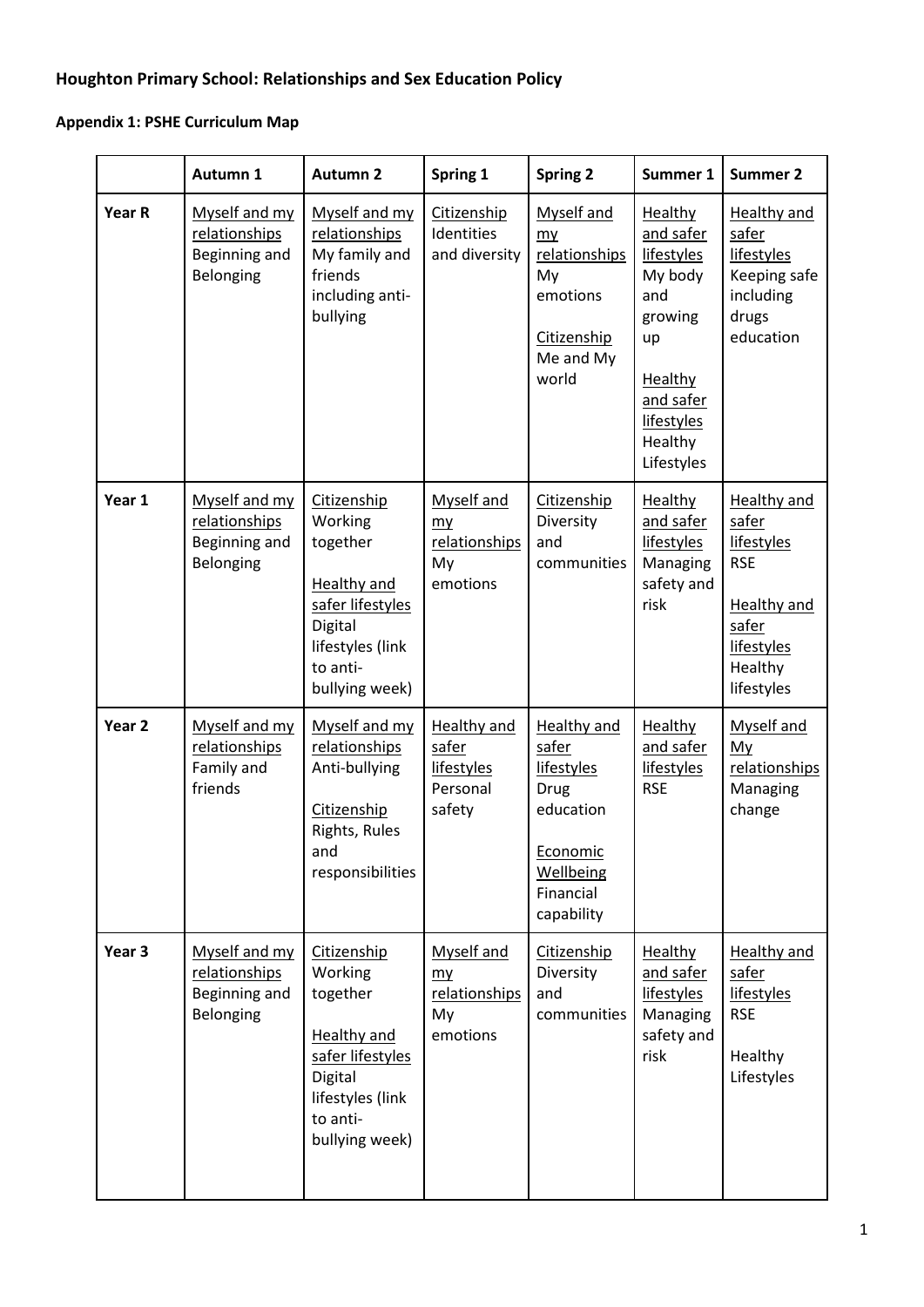| Year 4            | Citizenship<br>Rights, Rules<br>and<br>responsibilities      | Myself and my<br>relationships<br>Anti-bullying<br><b>Healthy and</b><br>safer lifestyles<br>Personal<br>safety | Myself and<br>my<br>relationships<br>Family and<br>friends                                                        | Healthy and<br>safer<br>lifestyles<br><b>Drug</b><br>education | Economic<br>Wellbeing<br>Financial<br>capability            | Myself and<br>My<br>relationships<br>Managing<br>change<br><b>Healthy and</b><br>safer<br>lifestyles<br><b>RSE</b> |
|-------------------|--------------------------------------------------------------|-----------------------------------------------------------------------------------------------------------------|-------------------------------------------------------------------------------------------------------------------|----------------------------------------------------------------|-------------------------------------------------------------|--------------------------------------------------------------------------------------------------------------------|
| Year 5            | Myself and my<br>relationships<br>Beginning and<br>Belonging | Healthy and<br>safer lifestyles<br>Digital<br>lifestyles (link<br>to anti-<br>bullying week)                    | Citizenship<br>Working<br>together<br><b>Healthy and</b><br>safer<br>lifestyles<br>Managing<br>safety and<br>risk | Citizenship<br>Diversity<br>and<br>communities                 | Healthy<br>and safer<br>lifestyles<br>Healthy<br>lifestyles | Healthy and<br>safer<br>lifestyles<br><b>RSE</b>                                                                   |
| Year <sub>6</sub> | Citizenship<br>Rights, Rules<br>and<br>responsibilities      | Myself and my<br>relationships<br>Anti-bullying<br><b>Healthy and</b><br>safer lifestyles<br>Personal<br>safety | Myself and<br>my<br>relationships<br>Family and<br>friends                                                        | Healthy and<br>safer<br>lifestyles<br><b>Drug</b><br>education | Economic<br>well being<br>Financial<br>capability           | <b>Healthy and</b><br>safer<br>lifestyles<br><b>RSE</b><br>Myself and<br>my<br>relationships<br>Managing<br>change |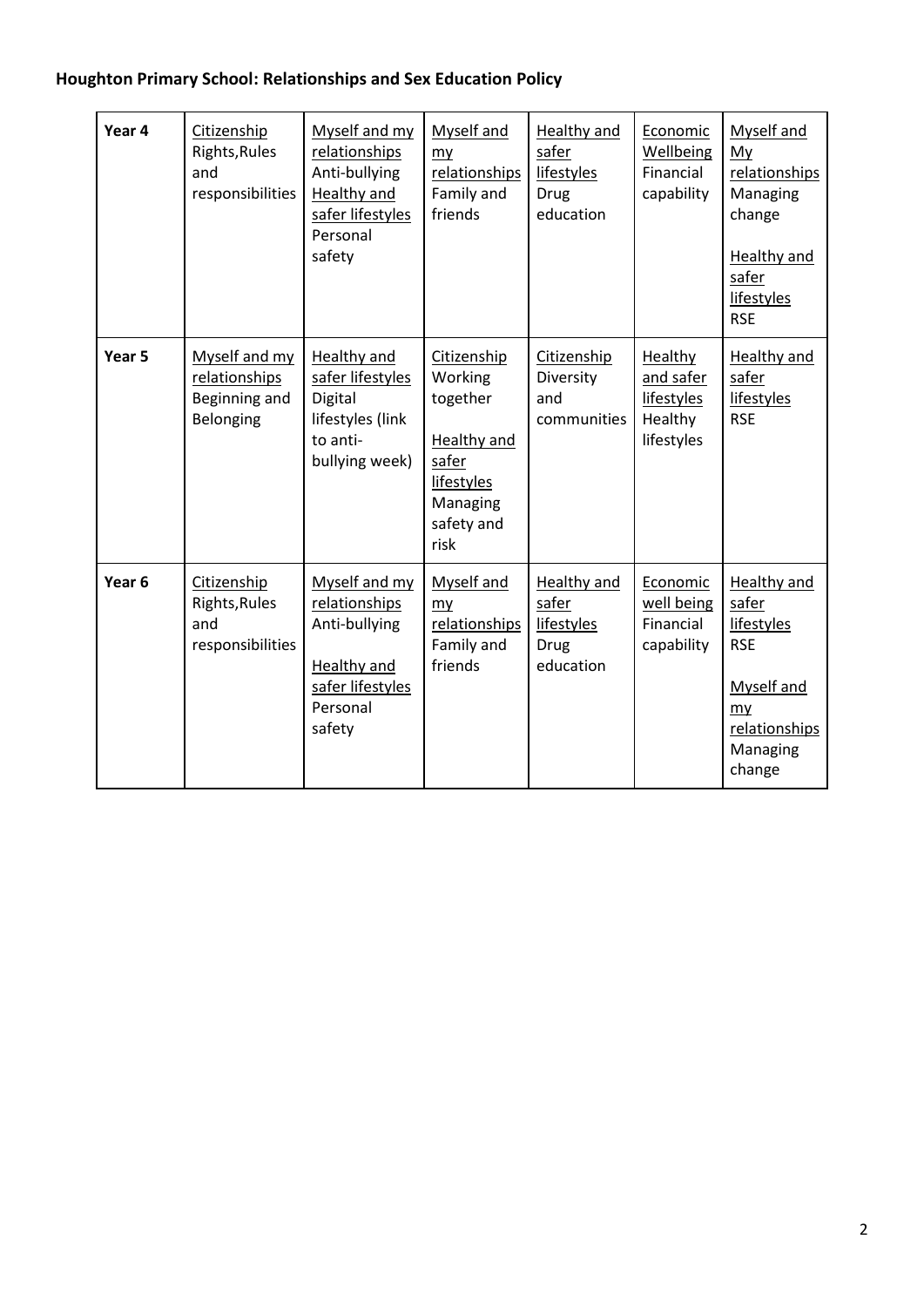# **Appendix 2: Example Topic Letters to Parents**

# **Year 1:**

Dear Parents and Carers,

As a part of your child's education at Houghton Primary School, we promote personal wellbeing and development through a comprehensive Personal, Social, Health and Economic (PSHE) education programme. PSHE education is the curriculum subject that gives children the knowledge, understanding, attitudes and practical skills to live safe, healthy, productive lives and meet their full potential.

I am writing to let you know that, over the next 2 weeks, starting 12.7.21, your child's class will be taking part in lessons which will focus on the relationships and sex education (RSE) aspect of this programme.

Lessons in Year 1 will include pupils learning about:

- **Our bodies**: naming the external parts of the body, using the proper scientific names for these ('doctor words' ), including the parts we consider private.
- **Growing and becoming more independent:** keeping ourselves safe at home and when we are oute.g.traffic, water, the sun.
- **Body awareness and image:** to understand that their body belongs to them and that they have responsibility for its actions.
- **Personal hygiene:** keeping themselves clean and how this helps prevent the spread of diseases e.g. using a tissue, washing hands.

Pupils will also have opportunities to ask questions.

All PSHE teaching will take place in a safe learning environment and is underpinned by our school ethos and values. As a school community, we are committed to working in partnership with parents. Recent parental feedback has indicated that the overwhelming majority of parents continue to be highly supportive of the relationships and sex education programme. If you would like to find out more or discuss any concerns, please do not hesitate to contact the class teacher.

Yours sincerely,

PSHE Lead Class teacher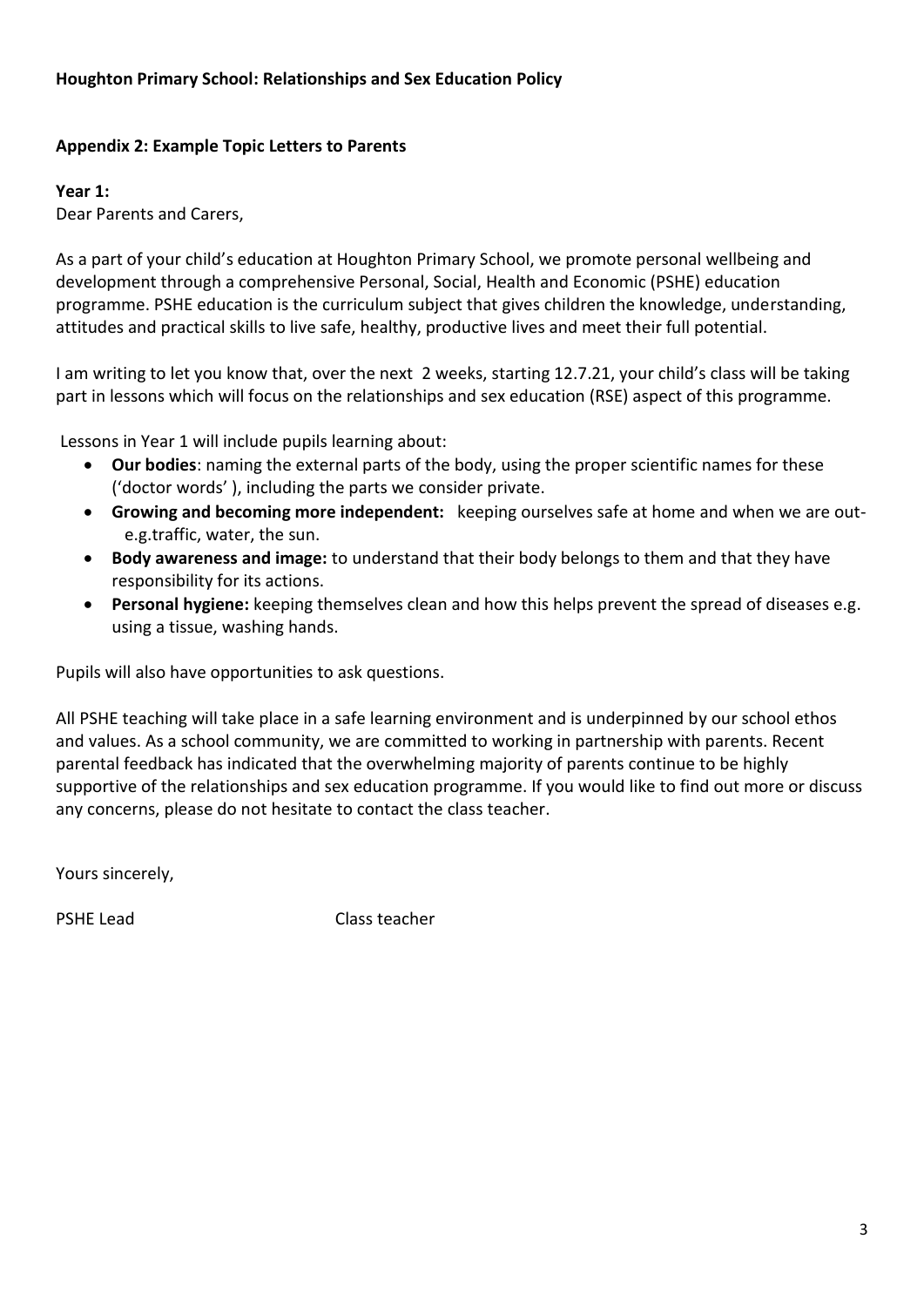**Year 6:** Dear Parents and Carers,

As a part of your child's education at Houghton Primary School, we promote personal wellbeing and development through a comprehensive Personal, Social, Health and Economic (PSHE) education programme. PSHE education is the curriculum subject that gives children the knowledge, understanding, attitudes and practical skills to live safe, healthy, productive lives and meet their full potential.

I am writing to let you know that, over the next 6 weeks, starting the week beginning \*\*\*, your child's class will be taking part in lessons which will focus on the relationships and sex education (RSE) aspect of this programme.

Lessons in year 6 will include pupils learning about: Healthy relationships, including friendships; families; growing and changing, including puberty; personal hygiene; changing feelings; becoming more independent; keeping safe; developing self-esteem and confidence. Pupils will also have opportunities to ask questions.

PSHE education is taught throughout the school in every year group and is monitored and reviewed regularly by the staff and governing body. Please visit the school's website for more detail about our PSHE curriculum.

All PSHE teaching will take place in a safe learning environment and is underpinned by our school ethos and values.. As a school community, we are committed to working in partnership with parents. Recent parental feedback has indicated that the overwhelming majority of parents continue to be highly supportive of the relationships and sex education programme. If you would like to find out more or discuss any concerns, please do not hesitate to contact the class teacher.

Yours sincerely,

PSHE Lead Class teacher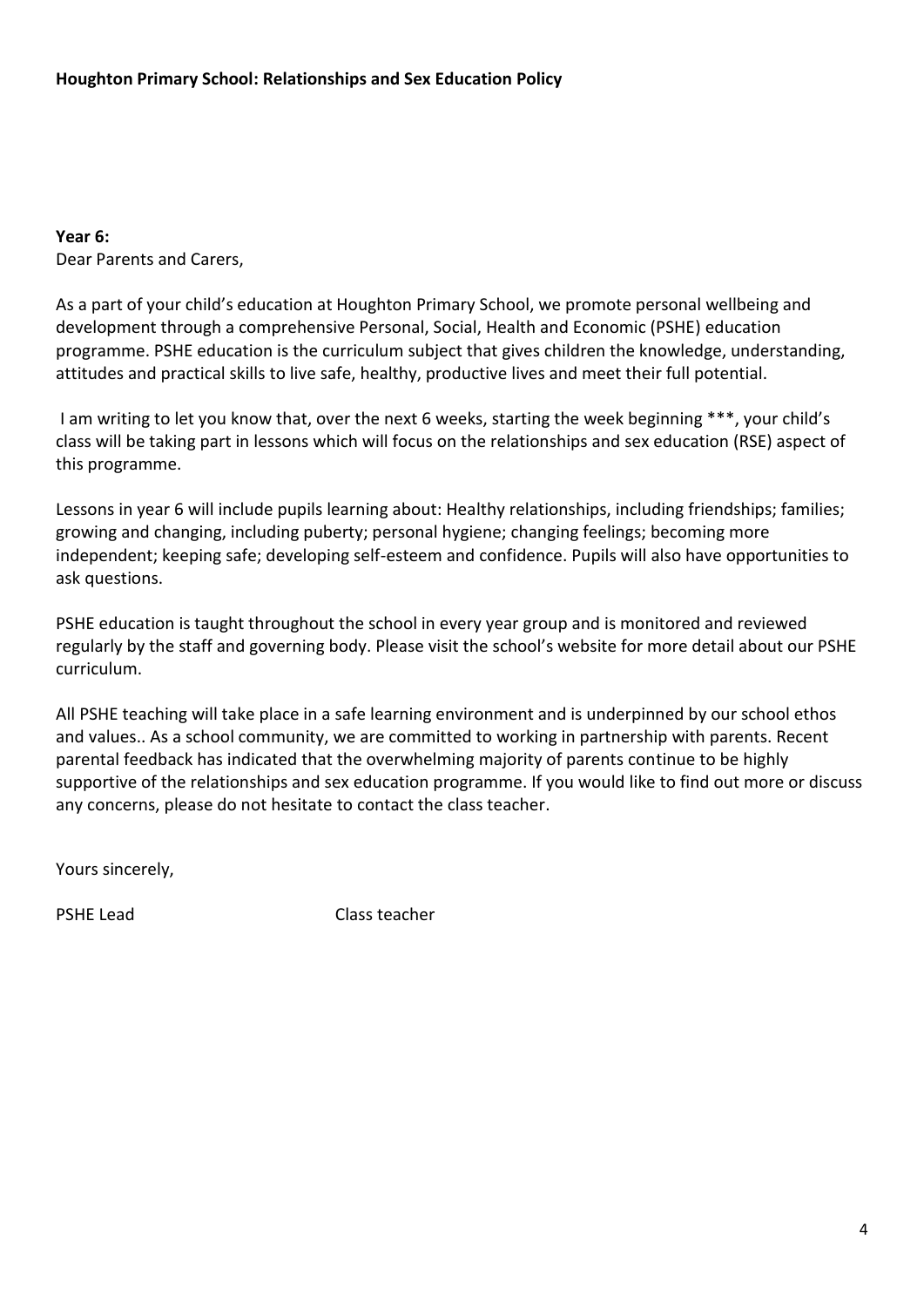# **Appendix 3: Terms of Use in RSE**

This table shows the range of vocabulary which might be taught in each of the RSE units of work in the Primary Personal Development Programme. The table does not

illustrate words which you should use, but words which you should consider using. In each case the list of words is cumulative i.e. the word penis is included in the foundation stage list: it should be used in all following lists.

|                   | Key areas of<br>learning                                      | Feelings/<br>relationships                                                               | <b>Body parts and</b><br>processes                                                                                                                                                                                                                                                                                                      | Other                                                           |
|-------------------|---------------------------------------------------------------|------------------------------------------------------------------------------------------|-----------------------------------------------------------------------------------------------------------------------------------------------------------------------------------------------------------------------------------------------------------------------------------------------------------------------------------------|-----------------------------------------------------------------|
| <b>Foundation</b> | External body parts                                           | Range of feeling words<br>e.g happy sad calm,<br>pleased<br>Baby<br>Child<br>Boy<br>girl | Size<br>Shape<br>Range of external body<br>parts e.g. hands, teeth,<br>Penis<br>Vagina<br><b>Testicles</b><br>Bottom                                                                                                                                                                                                                    | Range of action words<br>e.g. jump, skip<br>Growing up<br>germs |
| Year $1/2$        | External body parts                                           | Same - similar<br>Different<br>Unique<br>Special<br>Responsibility                       | Birth<br>Death<br>Range of more external<br>body parts e.g. stomach,<br>chest<br><b>Breast</b>                                                                                                                                                                                                                                          | Male<br>Female<br>Man<br>Woman<br>Teenager<br>Adult             |
| Year $3/4$        | Internal body parts<br>Differences between<br>male and female | Love<br>Dependent<br>independent                                                         | Anus<br>Nipple<br>scrotum                                                                                                                                                                                                                                                                                                               | Toiletries<br>Bacteria<br>Infection<br>Hygiene                  |
| <b>Year 5/6</b>   | Internal body parts<br>Puberty<br>Sexual reproduction         | Commitment<br>Marriage<br>Stable relationship                                            | Puberty<br>Menstruation<br>Period<br>Cervix<br>Labia<br>Fallopian tube<br>Clitoris<br>fallopian tube<br>clitoris<br>ovary/ ovum<br>vulva/ vagina<br>uterus/womb<br>sperm/sperm duct<br>urethra<br>pubic hair<br>voice breaking<br>arousal<br>erection<br>sexual intercourse<br>sex<br>ejaculate<br>conception<br>pregnancy<br>ovulation | Sanitary towel<br>Tampon<br>Body odour<br>Deodorant             |